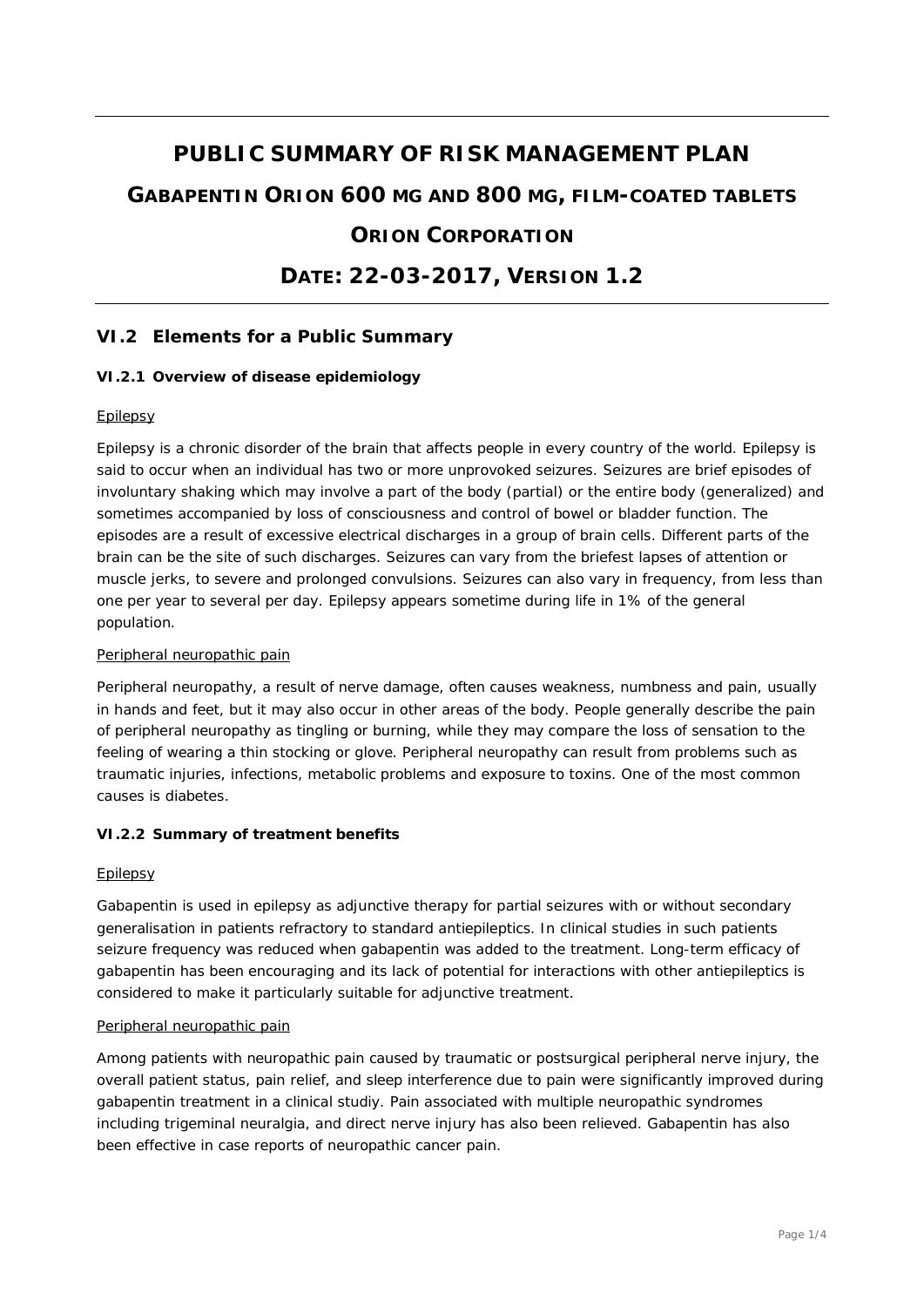## *VI.2.3 Unknowns relating to treatment benefits*

There is little data available on the use of gabapentin in pregnant or lactating women and the effects of gabapentin on foetal development or breast-fed infants are unknown. Likewise little information is available on the long term effects on learning, in growth, endocrine function, puberty and childbearing potential in children.

## *VI.2.4 Summary of safety concerns*

**Important identified risks**

| <b>Risk</b>                                                  | What is known                                                                                                                                                                                                                                | Preventability                                                                                                                                                                                                                                                                                                                                                                                                                                                                                                                                                        |
|--------------------------------------------------------------|----------------------------------------------------------------------------------------------------------------------------------------------------------------------------------------------------------------------------------------------|-----------------------------------------------------------------------------------------------------------------------------------------------------------------------------------------------------------------------------------------------------------------------------------------------------------------------------------------------------------------------------------------------------------------------------------------------------------------------------------------------------------------------------------------------------------------------|
| Abuse and dependence                                         | Cases of abuse and dependence<br>have been reported for<br>gabapentin from the post-<br>marketing experience.                                                                                                                                | If a patient has a history of<br>abuse or dependence, his/her<br>physician should be informed.                                                                                                                                                                                                                                                                                                                                                                                                                                                                        |
| Concomitant use with opioids                                 | Opioids may increase the effect<br>of gabapentin. In addition,<br>combination of gabapentin with<br>opioids may cause symptoms<br>like sleepiness and/or decrease<br>in breathing.                                                           | If a patient is taking any<br>medicines containing opioids<br>(such as morphine), his/her<br>physician should be informed.                                                                                                                                                                                                                                                                                                                                                                                                                                            |
| Drug Rash with Eosinophilia and<br>Systemic Symptoms (DRESS) | Gabapentin may cause a serious<br>or life-threatening<br>hypersensitivity reaction called<br>Drug Rash with Eosinophilia and<br>Systemic Symptoms (DRESS)<br>that may affect skin or other<br>parts of body such as liver or<br>blood cells. | A physician should be contacted<br>right away if patient has any of<br>the following symptoms:<br>- skin rash<br>- hives<br>- fever<br>- swollen glands that do not go<br>away<br>- swelling of lip and tongue<br>- yellowing of skin or of the<br>whites of the eyes<br>- unusual bruising or bleeding<br>- severe fatigue or weakness<br>- unexpected muscle pain<br>- frequent infections<br>These symptoms may be the<br>first signs of a serious reaction.<br>A physician should examine<br>patient to decide if he/she<br>should continue taking<br>gabapentin. |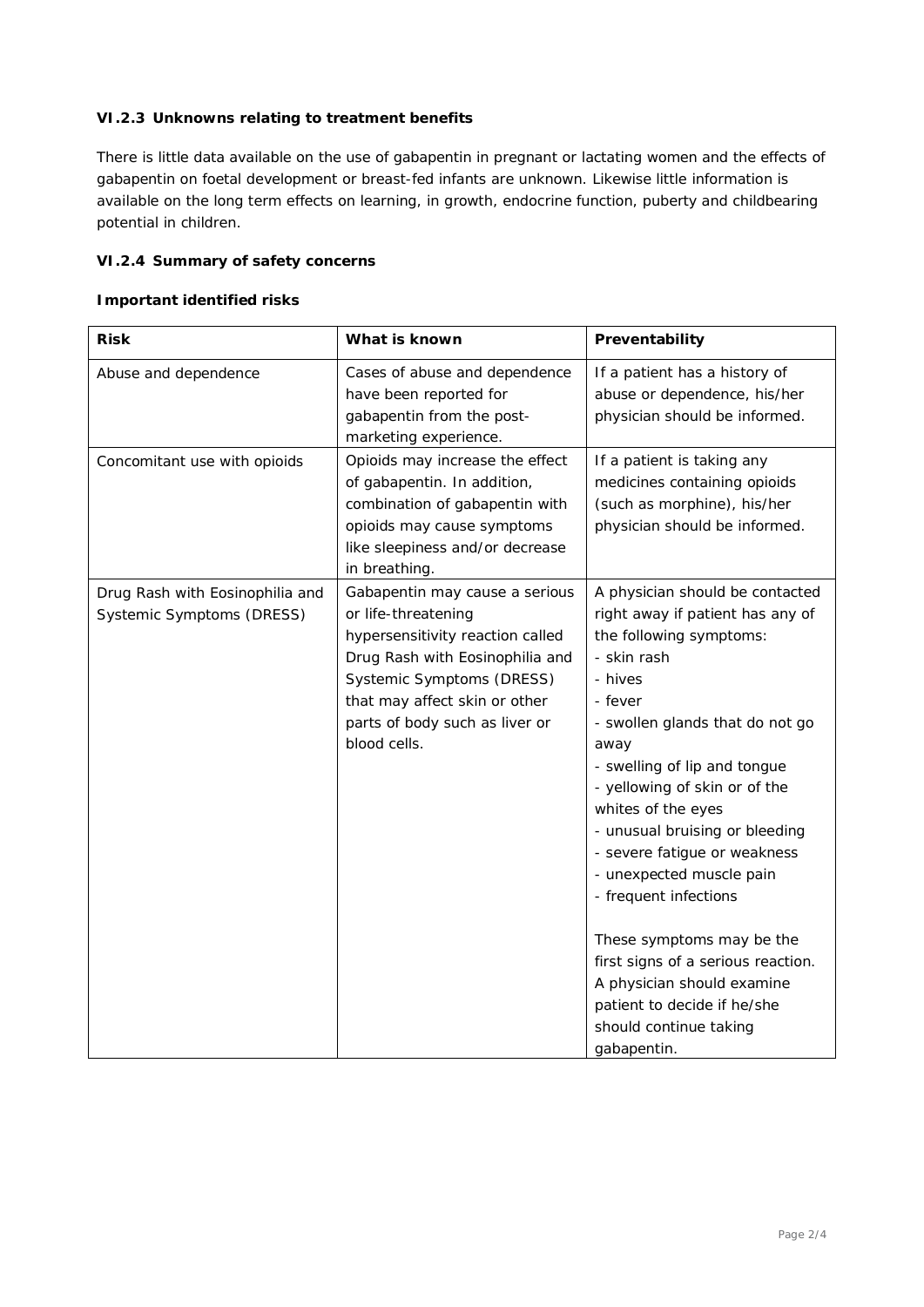### **Important potential risks**

| <b>Risk</b>                                | What is known (Including reason why it is considered a<br>potential risk)                                                                                                                                                                                                      |
|--------------------------------------------|--------------------------------------------------------------------------------------------------------------------------------------------------------------------------------------------------------------------------------------------------------------------------------|
| Suicidality                                | A small number of people treated with anti-epileptics, including<br>gabapentin, have had thoughts of harming or killing themselves.<br>If a patient at any time has these thoughts, physician should be<br>immediately contacted.                                              |
| Inflammation of pancreas<br>(Pancreatitis) | Under treatment with gabapentin cases of acute pancreatitis have<br>been reported. A physician should be contacted right away if patient<br>has persistent stomach pain, feeling sick and being sick as these<br>may be symptoms of acute pancreatitis (an inflamed pancreas). |

#### **Missing information**

| <b>Risk</b>                                                                                                           | What is known                                                                                                                                                                                                                                                                                                                                                                                                                                                                                                                                                                                                                                                                                                                                                                                                                                                                                                                                          |
|-----------------------------------------------------------------------------------------------------------------------|--------------------------------------------------------------------------------------------------------------------------------------------------------------------------------------------------------------------------------------------------------------------------------------------------------------------------------------------------------------------------------------------------------------------------------------------------------------------------------------------------------------------------------------------------------------------------------------------------------------------------------------------------------------------------------------------------------------------------------------------------------------------------------------------------------------------------------------------------------------------------------------------------------------------------------------------------------|
| Long term effects on learning, in<br>growth, endocrine function,<br>puberty and childbearing<br>potential in children | Long term effects on learning, in growth, endocrine function,<br>puberty and childbearing potential in children have not been<br>adequately studied. The benefits of prolonged therapy must<br>therefore be weighed against the potential risks of such therapy.                                                                                                                                                                                                                                                                                                                                                                                                                                                                                                                                                                                                                                                                                       |
| Use during pregnancy and<br>lactation                                                                                 | Gabapentin should not be taken during pregnancy, unless told<br>otherwise by treating physician. Women of childbearing potential<br>must use effective contraception. There have been no studies<br>specifically looking at the use of gabapentin in pregnant women, but<br>an increased risk of harm to the foetus has been reported<br>particularly when the mother has used more than one seizure<br>medication at the same time. Therefore, only one seizure<br>medication during pregnancy should be taken, unless otherwise<br>decided by the treating physician.<br>If a patient is pregnant or breast-feeding, thinks that she might be<br>pregnant or is planning to have a baby, she should ask her<br>physician or pharmacist for advice before taking this medicine. She<br>should not suddenly discontinue taking gabapentin as this may lead<br>to breakthrough seizures, which could have serious consequences<br>for her and the baby. |

*VI.2.5 Summary of risk minimisation measures by safety concern*

All medicines have a Summary of Product Characteristics (SmPC) which provides physicians, pharmacists and other health care professionals with details on how to use the medicine, the risks and recommendations for minimising them. An abbreviated version of this in lay language is provided in the form of the package leaflet (PL). The measures in these documents are known as routine risk minimisation measures. The Summary of Product Characteristics and the Package leaflet for Gabapentin Orion can be found in the national authority's web page.

This medicine has no additional risk minimisation measures.